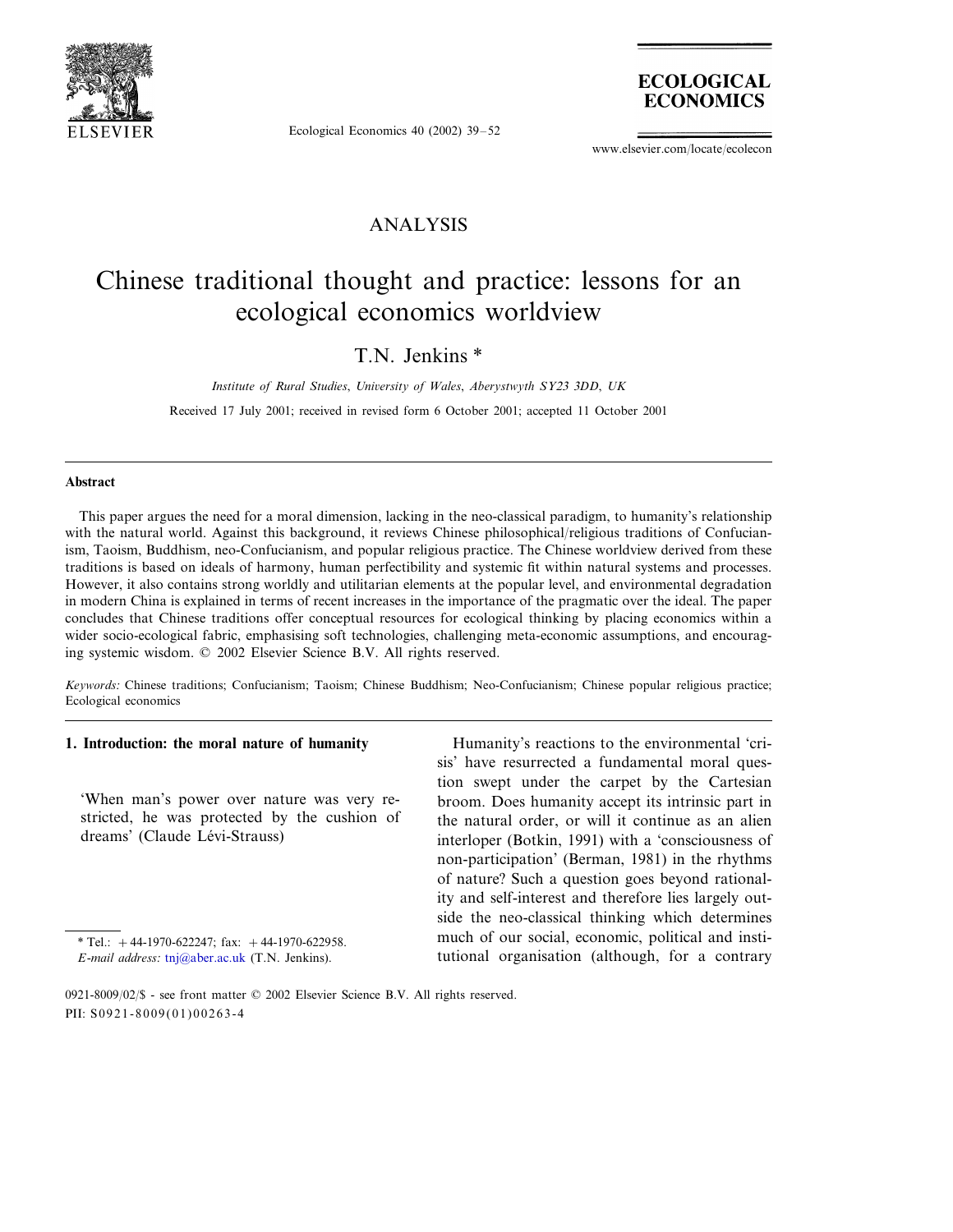view of the usefulness of neo-classical economics, see Turner et al., 1994). Rationality implies analysis, instrumentality and the exclusion of intuitive and moral considerations from decision-making, thereby undermining the possibility of an apprehension of the natural world which is experiential and participatory (Wilber, 1981). Yet, human decisions which affect the environment—e.g. the future of a species or the environmental features available to future generations—involve ethical choices that cannot be resolved by 'rational' or 'utilitarian' economic calculations involving monetary valuation, discounting and the allocation of individual resources (Hamilton, 1994). Environmentalism goes beyond concern for irreversible transformations of the natural world by exploring the wider implications of humanity's loss of cosmic unity and humanity's need to establish a 'post-rational' and less 'autistic' (Berry, 1988) relationship with the natural world. Such explorations recognise psychological/spiritual (as well as material/social) well-being and extend the field of ethics beyond humanity to include Leopold's (1994) 'biotic community'.

In creating new paradigms to deepen the moral sensitivity of the 'enlightenment mentality' (Tu, 1998a) and resurrect the 'cushion of dreams' made redundant by technological progress, it seems appropriate to examine less familiar philosophical, religious and moral traditions characterised by 'consciousness of participation' and potentially sensitive to ecological harmony. Rationality, after all, can be used to provide humanity with the possibility of an ethic of responsibility towards nature (Berger, 1980). This paper adopts the premise that such traditions may offer conceptual resources for understanding issues of interest to ecological economics and for guiding humanity's responses. Traditions can assist in the identification and clarification of moral truths intuitively felt by humanity, but inadequately addressed by neo-classical thinking—such thinking, for example, only articulates part of the value that humanity finds in nature. Further, traditions may provide reasons, incentives or capacities for particular types of behaviour—related, for example, to ecological harmony or social responsibility. From a sociological perspective, inherited cultural traditions provide humanity with 'tool-kits' of symbols, knowledge and practices which can be useful resources in constructing strategies of action for social change (Swidler, 1986). Social movement theory builds upon this to go beyond a simple utilitarian belief that only micro-economic incentives inspire collective action: taking a 'social psychology' perspective of socially and culturally embedded actors (Mueller, 1992), it identifies cultural framing and the role of ideational aspects in the diagnostic, prognostic and motivational dimensions of collective consensual action (Snow and Benford, 1992).

In this light, Chinese traditions may offer opportunities in the face of ecological crisis—encouragingly, the Chinese for 'crisis' (*wei*-*chi* <sup>1</sup> ) is made up of the characters for 'danger' and 'opportunity'. Detailed study of Chinese 'mental encounters' with the environment is lacking (Worster, 1993), despite the common perception that the 'oriental' worldview is characterised by non-duality of humanity and cosmos and concern for harmony rather than conflict (Vachon, 1983). If such study is to have value in the ecological economics context, it must take account of why Chinese traditions have singularly failed to halt environmental degradation where they have flourished, how value convergence might be established between the environmental ethic inherent in Chinese traditions and that implicit in the main principles of ecological economics, and how Chinese traditions might exert practical influence on academic thought, public policy and private behaviour. In this paper, 'high' Chinese philosophical traditions are reviewed in order to extract the essence of Chinese élitist thought, and 'low' Chinese ethical traditions are considered in order to provide an insight into popular practice. The Chinese worldview is then examined in order to derive lessons for ecological economics, concentrating on some core areas of economic thinking and exploring some of the implications.

<sup>1</sup> Throughout this paper, the transliteration of Chinese terms follows the modified Wade-Giles romanisation system conventionally used in studies of Chinese culture.